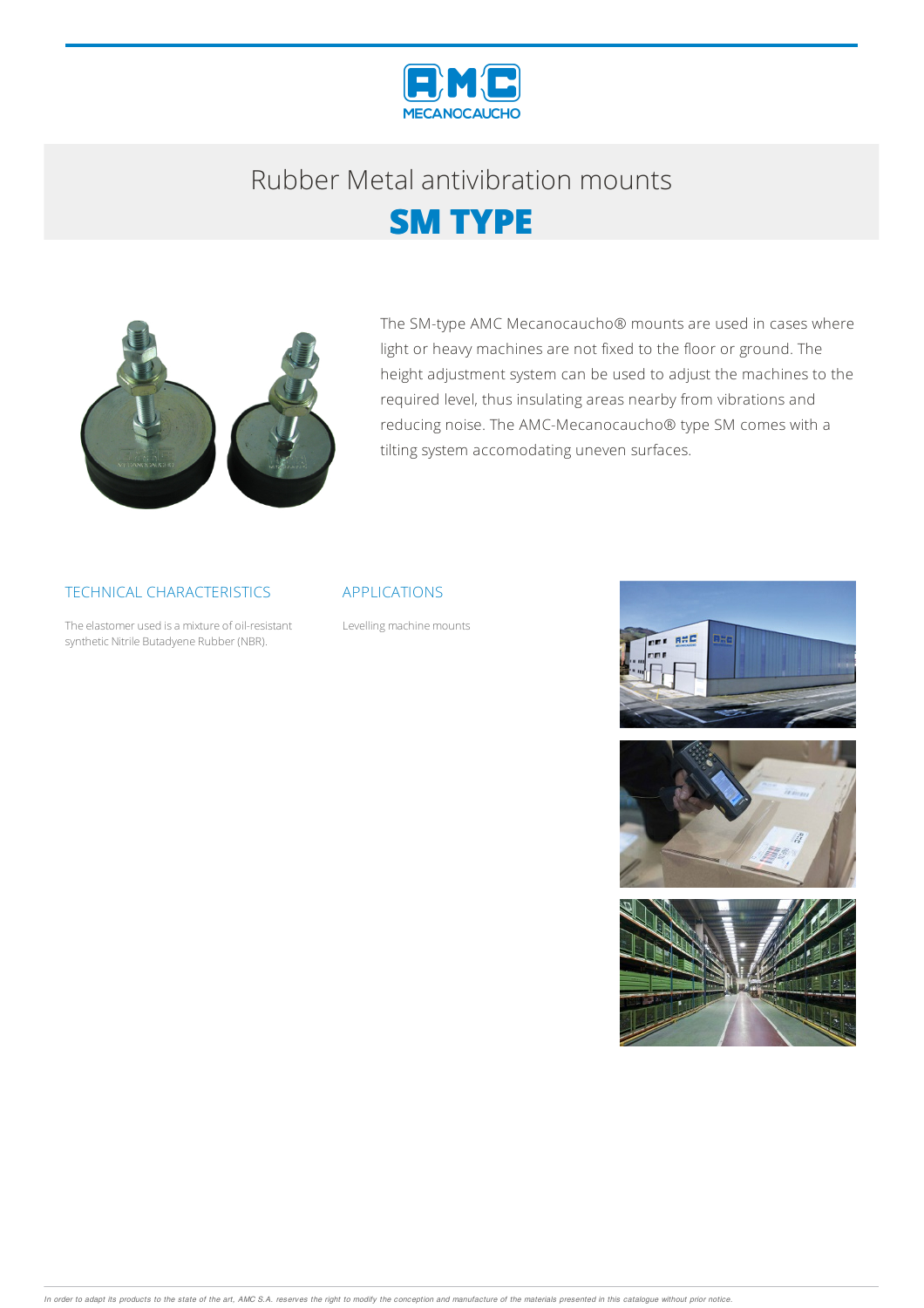

### Rubber Metal antivibration mounts



DRAWINGS



### DIMENSIONS

| Type <sup>1</sup> | (mm) | B.<br>(mm.) | (mm.)  | (mm.) | <b>LOAD</b><br>Kg. MAX | <b>Weight</b> | Code   |
|-------------------|------|-------------|--------|-------|------------------------|---------------|--------|
| $S.M.-40$         | 40   | 18          | $M-8$  | 48    | 45                     | 79            | 146001 |
| $S.M.-60$         | 65   | 28          | $M-12$ | 89    | 150                    | 307           | 146002 |
| S.M.-70           | 75   | 29          | $M-12$ | 89    | 250                    | 363           | 146003 |
| S.M.-90           | 95   | 30          | $M-12$ | 89    | 500                    | 573           | 146004 |
| S.M.-120          | 125  | 31          | $M-16$ | 116   | 1000                   | 904           | 146005 |